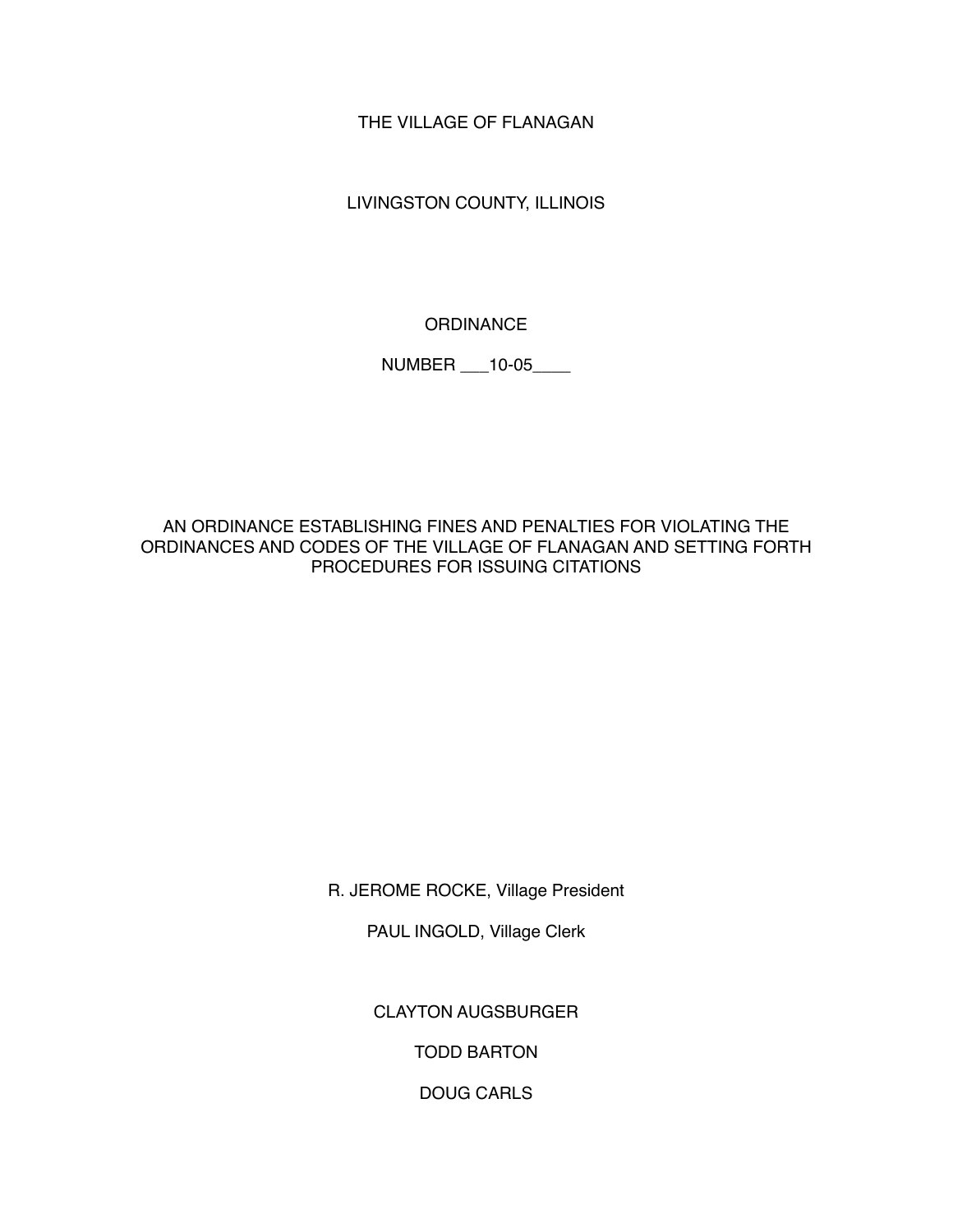#### BEVERLEY FRIESE

#### ALLEN HULSE

### JASON MONTELLO

Village Trustees

Published in pamphlet form by authority of the President and Board of Trustees of the Village of Flanagan

on \_\_\_\_\_\_7-20\_\_\_\_\_\_\_, 2010

Ancel, Glink, Diamond, Bush, DiCianni & Krafthefer, P.C. – 207 W. Jefferson, Suite 402, Bloomington, IL 61701

ORDINANCE NO. \_\_\_10-05\_\_\_\_\_\_

### AN ORDINANCE ESTABLISHING FINES AND PENALTIES FOR VIOLATING THE ORDINANCES AND CODES OF THE VILLAGE OF FLANAGAN AND SETTING FORTH PROCEDURES FOR ISSUING CITATIONS

WHEREAS, the Village of Flanagan (hereinafter, the "Village"), is an Illinois non-home rule community operating under the provisions of the Illinois Municipal Code; and

WHEREAS, the Illinois Municipal Code, Section 1-2-1, provides the corporate authorities of each municipality may pass all ordinances and make all rules and regulations proper or necessary, to carry into effect the powers granted to municipalities, with such fines or penalties as may be deemed proper; and

WHEREAS, pursuant to Section 1-2-1, no fine or penalty, except civil penalties provided for failure to make returns or to pay any taxes levied by the municipality, shall exceed \$750 and no imprisonment authorized in Section 1-2-9 for failure to pay any fine, penalty or cost shall exceed 6 months for one offense; and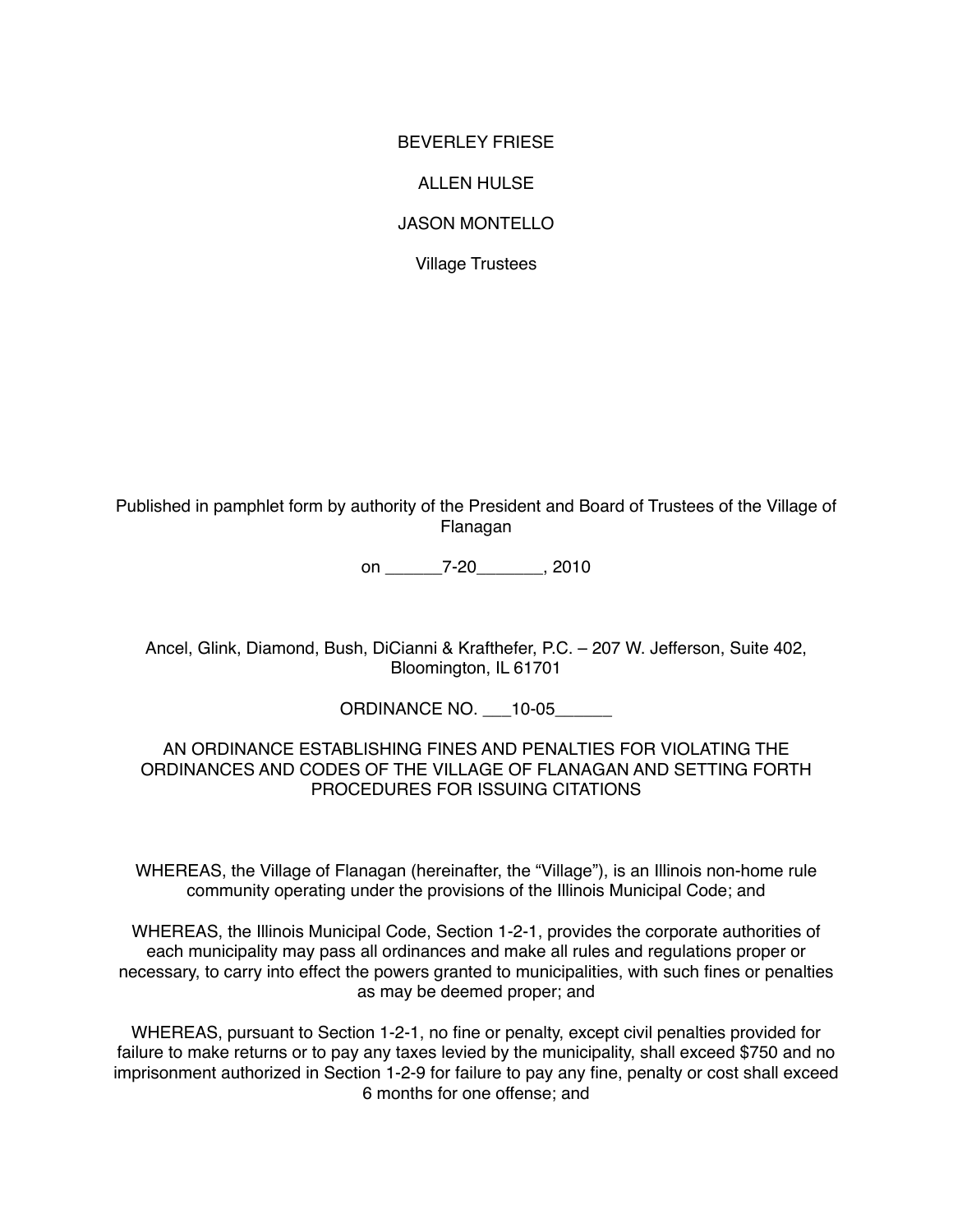WHEREAS, the Village has adopted various ordinances and codes (hereinafter collectively referred to as "Village Code") with non-specific penalty provisions and wishes to adopt this ordinance to establish and set the penalties for all Village Code violations where no other penalty is specifically set forth; and

WHEREAS, the Corporate Authorities desire to set a general penalty structure for violations of its Village Code.

NOW, THEREFORE, BE IT ORDAINED by the President and Board of Trustees of the Village of Flanagan, Livingston County, as follows:

Section 1.Recitals. The foregoing recitals shall be and are hereby incorporated into and made a part of this Ordinance as if fully set forth in this Section 1.

Section 2. Penalties for Code and Ordinance Violations.

Section 2. Penalties for Code and Ordinance Violations.

(a) The violation of, or failure to comply with any provision of the Village Code shall constitute an offense against the village, and where no specific penalty is provided therefore, shall subject the offender, upon conviction, to be punished by a fine of not less than \$75.00 nor more than \$750.00. Each day any violation of any provision of the Village Code shall continue shall constitute a separate offense.

(b) Whenever in the Village Code a minimum but not a maximum fine or penalty is imposed, the court may in its discretion fine the offender any sum exceeding the minimum fine or penalty so fixed but not exceeding \$750.00.

(c) In all cases where the same offense is made punishable or is created by different clauses or sections of the Village Code, the prosecuting officer may elect under which to proceed. Not more than one recovery shall be had against the same person for the same offense, provided that the revocation of a license or permit shall not be considered a recovery or penalty so as to bar any other penalty being enforced.

(d) Any condition caused or permitted to exist in violation of any of the provisions of the Village Code shall be deemed a public nuisance and shall be subject to abatement by the Village. The Village shall be entitled to pursue any such remedies available to abate the public nuisance.

(e) Unless a process is otherwise specifically provided within the Village Code for a specific violation, in addition to the duly appointed building official and/or code enforcement official, any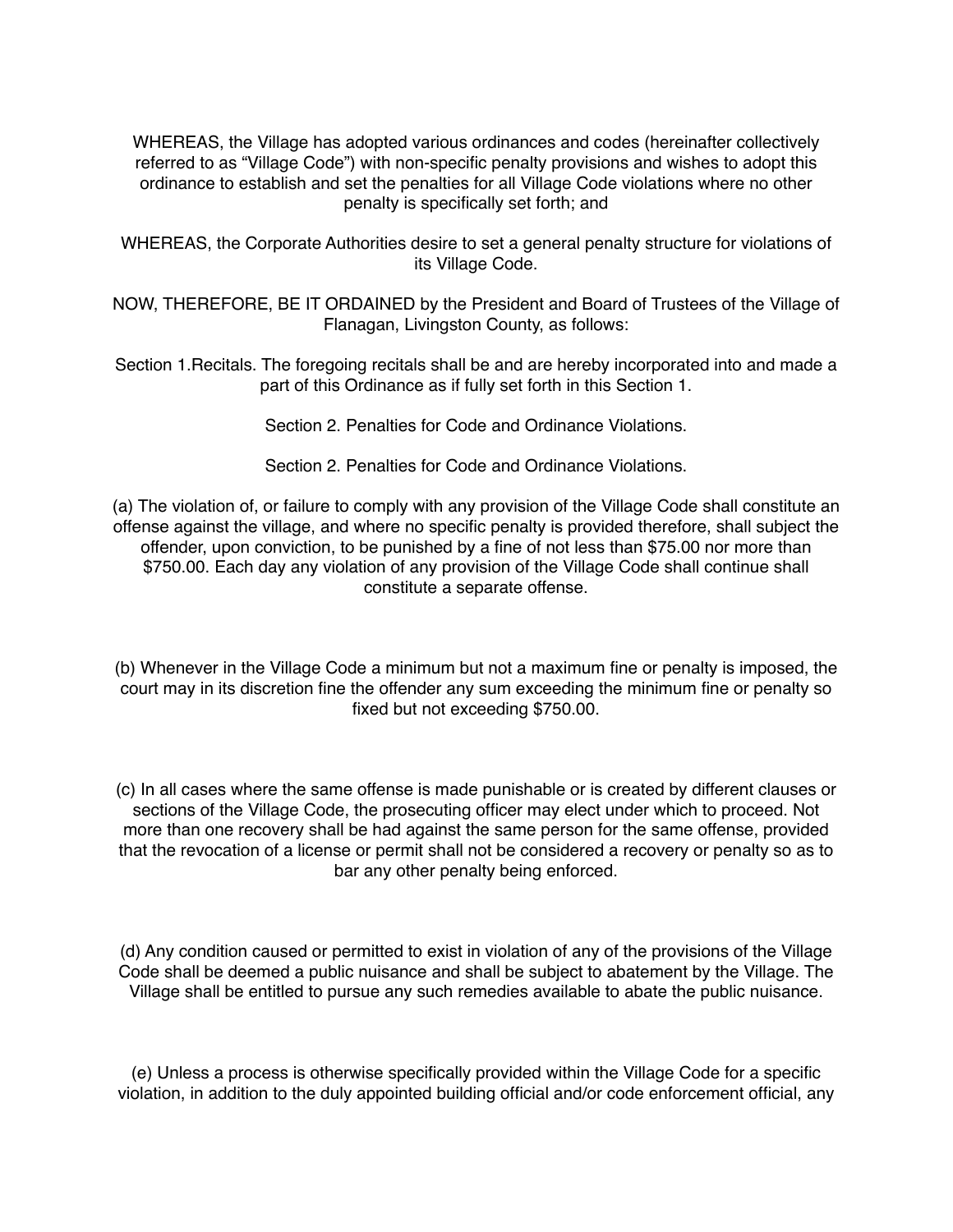Village employee or officer designated by the Village Board may issue citations for Village Code violations (hereafter collectively referred to as "enforcement officer"). Whenever the enforcement officer determines that there has been a violation of the Village Code or has grounds to believe that a violation has occurred, notice shall be given as provided herein. Such notice must: (1) be in writing; (2) if applicable include a description of the real estate sufficient for identification; (3) include a statement of the violation or violations and why the notice is being issued; (4) the minimum fine (or double the minimum fine for a second or subsequent citation for the same matter) for violating said Village Code provision; and (5) provide the option to settle the case by paying the minimum fine if payment is made within 14 days after the date the citation was issued. In the cases of violations relating to property or building codes, the notice shall also include a correction order allowing a reasonable time to make the repairs and improvements required to bring the property into compliance with the provisions of the applicable code. These notices may be deemed to be properly served if a copy thereof is (1) delivered personally; (2) sent by certified or first-class mail addressed to the last known address; or (3) if the notice is returned showing that the letter was not delivered, a copy thereof shall be posted in a conspicuous place in or about the owner's premises. Payment shall be made by cash or check made payable to the Village of Flanagan. Failure to make payment within the said 14 day period will result in referral of the citation to the Village Attorney for prosecution in accordance with the law. This subsection shall not apply to moving violations under the Illinois Vehicle Code or violations that could result in prison both of which must be handled by the Livingston County Sheriff's Department or other appropriate law enforcement officer with jurisdiction.

(f) In accordance with law, a default in the payment of a fine or penalty or any installment of a fine or penalty may be collected by any means authorized for the collection of monetary judgments. Any fees or costs incurred by the Village with respect to attorneys or private collection agents retained by the municipality under Section 1-2-1 of the Municipal Code shall be charged to the offender.

(g) For purposes of this Ordinance, "Village Code" refers to any building, property maintenance, residential, plumbing, electrical or other code adopted by reference by the Village and all other ordinances and resolutions adopted by the Village.

Section 3. Severability. In the event a court of competent jurisdiction finds this ordinance or any provision hereof to be invalid or unenforceable as applied, such finding shall not affect the validity of the remaining provisions of this ordinance and the application thereof to the greatest extent permitted by law.

Section 4.Repeal and Savings Clause. All ordinances or parts of ordinances in conflict herewith are hereby repealed; provided, however, that nothing herein contained shall affect any rights, actions, or causes of action which shall have accrued to the Village of Flanagan prior to the effective date of this ordinance.